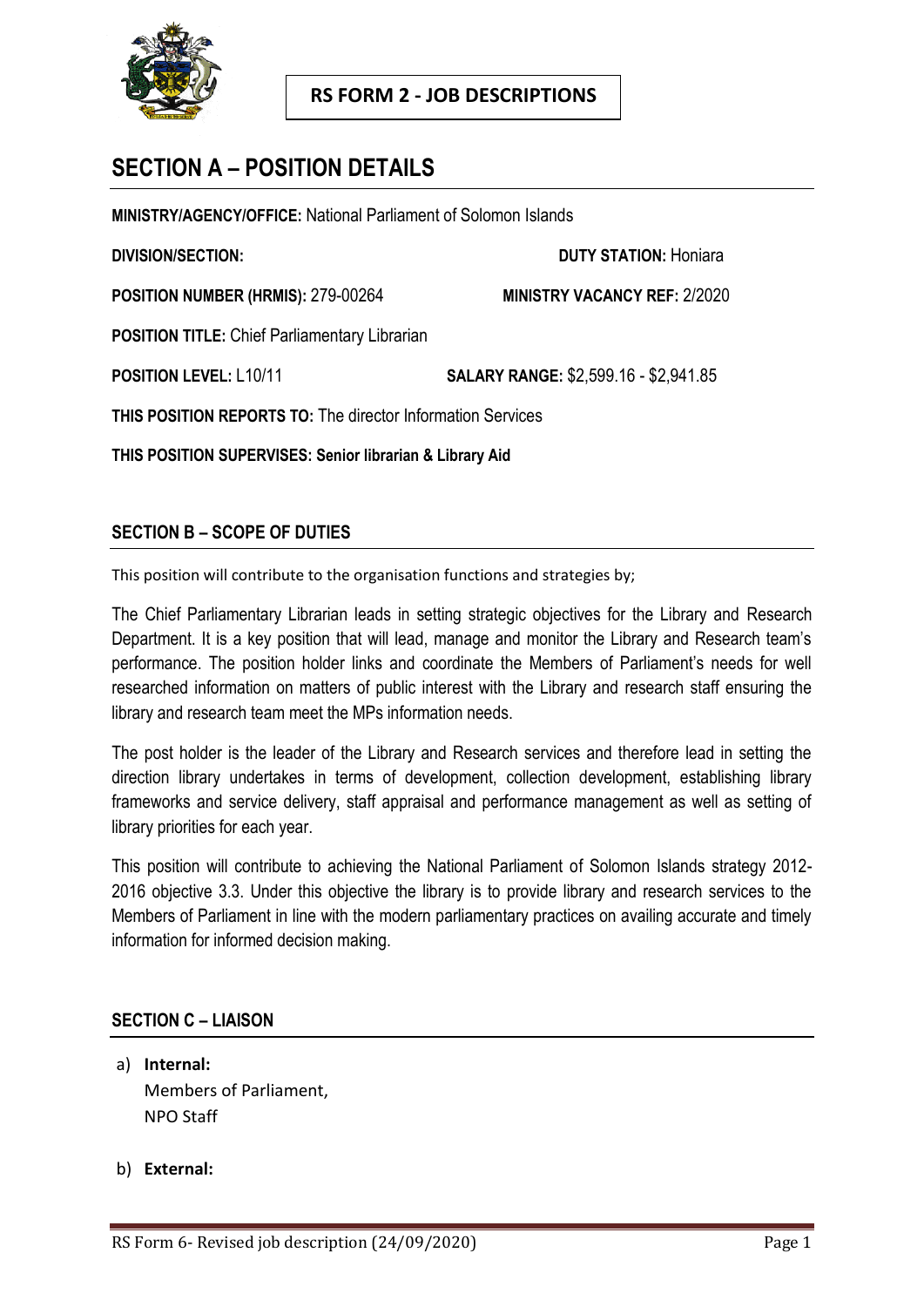Ministers of the Crown; Permanent Secretaries Student Researchers Attorney General's Chambers Academic Researchers Academic libraries Parliamentary libraries

## **SECTION D – KEY DUTIES**

- Lead, supervise and provide professional guidance to library staff, at all times maintaining the highest standards of professional integrity.
- Identify priorities and strategic issues and develop broad strategies for the effective management and direction of the Parliamentary Library.
- Develop and review Library Policies from time to time. Manage, administer and report on the library operational plan, in accordance with Library Policies.
- Facilitate the implementation of the National Parliament of Solomon Islands Strategic plan for the Parliamentary Library, ensuring continuous improvement of services to Members of Parliament.
- Responsible for the formulation of Departmental Annual Work Plan (DAWP), risk-log and participate in triennial strategic review.
- Present monthly reports to the Speaker, via the Management Group and participate in Heads of
- Department monthly meetings.
- Supervise, conduct appraisal and coordinate the work of Librarian, Reference and Information Services.
- Coordinate trainings in the development of library staff, including bi-annual staff Appraisals
- Conduct research through the use of Library Integrated Library System (Koha and DSpace).
- Oversee the acquisition, cataloguing, processing and maintenance of the Library's
- Collection of print and electronic resources to ensure the provision of effective access to the collection

# **SECTION E – KEY RESULT AREAS**

## *Successful performance of the duties will be indicated by:*

- Professional guidance provided through Departmental Annual Work Plan (DAWP) weekly meetings and on quarterly basing using the PMP processes.
- Priorities and strategies identified and recorded in the Departmental Annual Work Plan (DAWP)
- Library policies developed, implemented and reviewed biennially
- NPSI Strategy objective 3.3 is implemented and documented in progress reports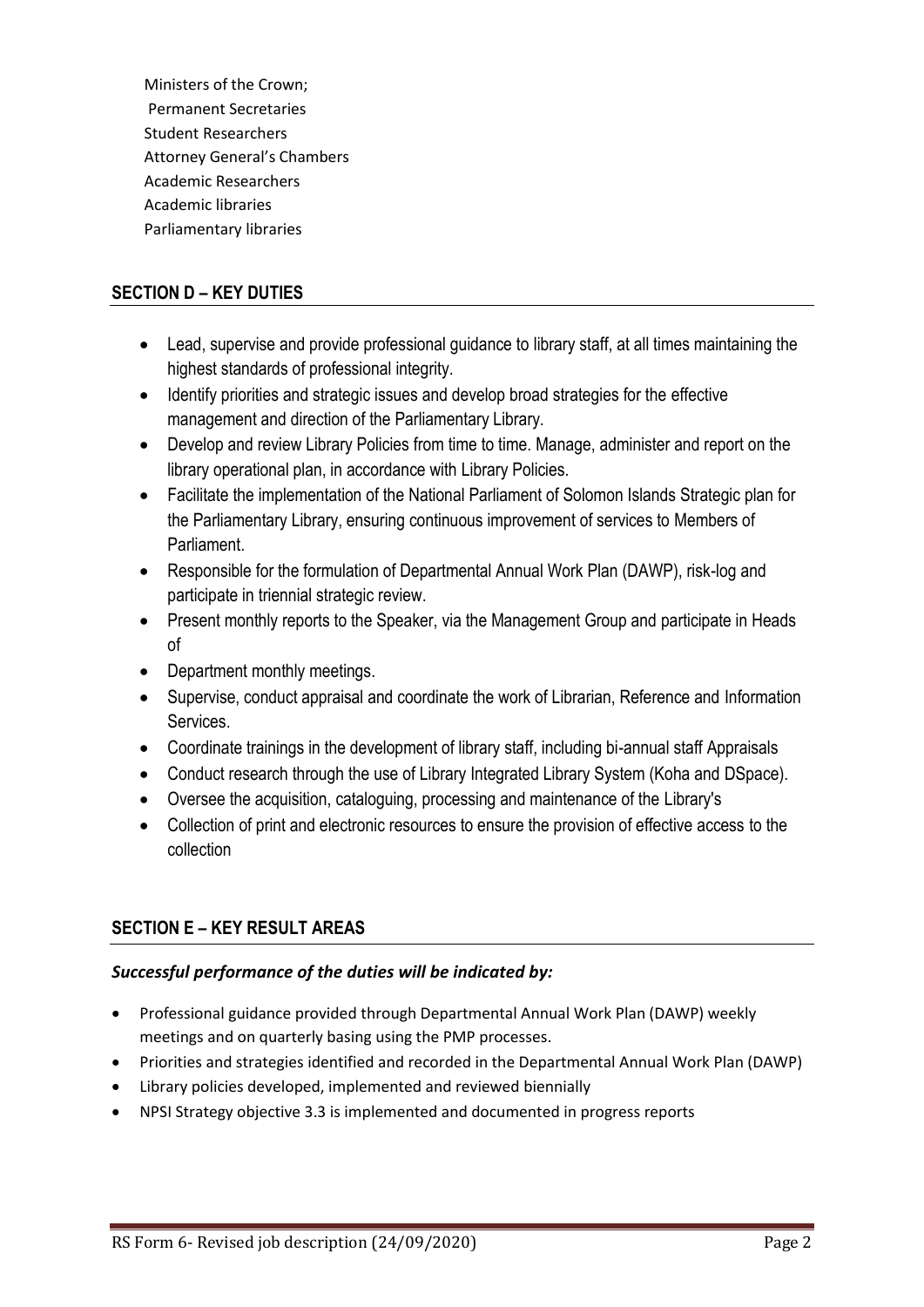- Library DAWP developed and submitted to the Strategy Support Unit before January 1 each year. Triannual involvement of the Chief Parliamentary Librarian in DAWP review and submission of revised DAWP versions after each review.
- 12 PowerPoint presentations presented to the Speaker per year. Director Library also attends all HOD meetings
- Staff appraisal conducted triennially using the PS Form 10 and the Performance Management Process (PMP) and 3 reports submitted to the SSU team.
- Internal training, motivational talks, coaching and mentoring provided to staff in consultation with the HRM office
- MPs research needs facilitated and assigned to appropriate research officer. Timely research products delivered to the MPs and committee secretariat.
- Policies and Processes of acquisition, cataloguing and maintenance are checked and reported to the Library support committee.

# **SECTION F – SELECTION CRITERIA**

### **Experience:**

- Effective research, writing and conceptual skills.
- Extensive professional experience in librarianship at a managerial level.
- Ability to communicate effectively with Members of Parliament, senior public officials and a range of stakeholders.
- High standards of integrity and the ability to handle confidential matters and provide impartial advice and sound judgment.
- Understanding of the role of Parliament and the system of government in the Solomon Islands.
- Ability to develop and deliver effective customer services to Members and staff and clients of the Parliament.
- Good people management skills to direct and motivate a small team.

#### **Knowledge:**

- Detailed knowledge of the parliamentary environment. In depth knowledge of and familiarity with political issues and the political process in general.
- Extensive knowledge of library and information management concepts and technology.
- Understanding of the role of Parliament and the system of government in the Solomon Islands

#### **Skills and ability:**

- Ability to understand and comply with the public service Code of Conduct and follow all other laws, policies and procedures which relate to the improving gender equality and creating safer workplaces.
- Ability to use and manage a range of computing software